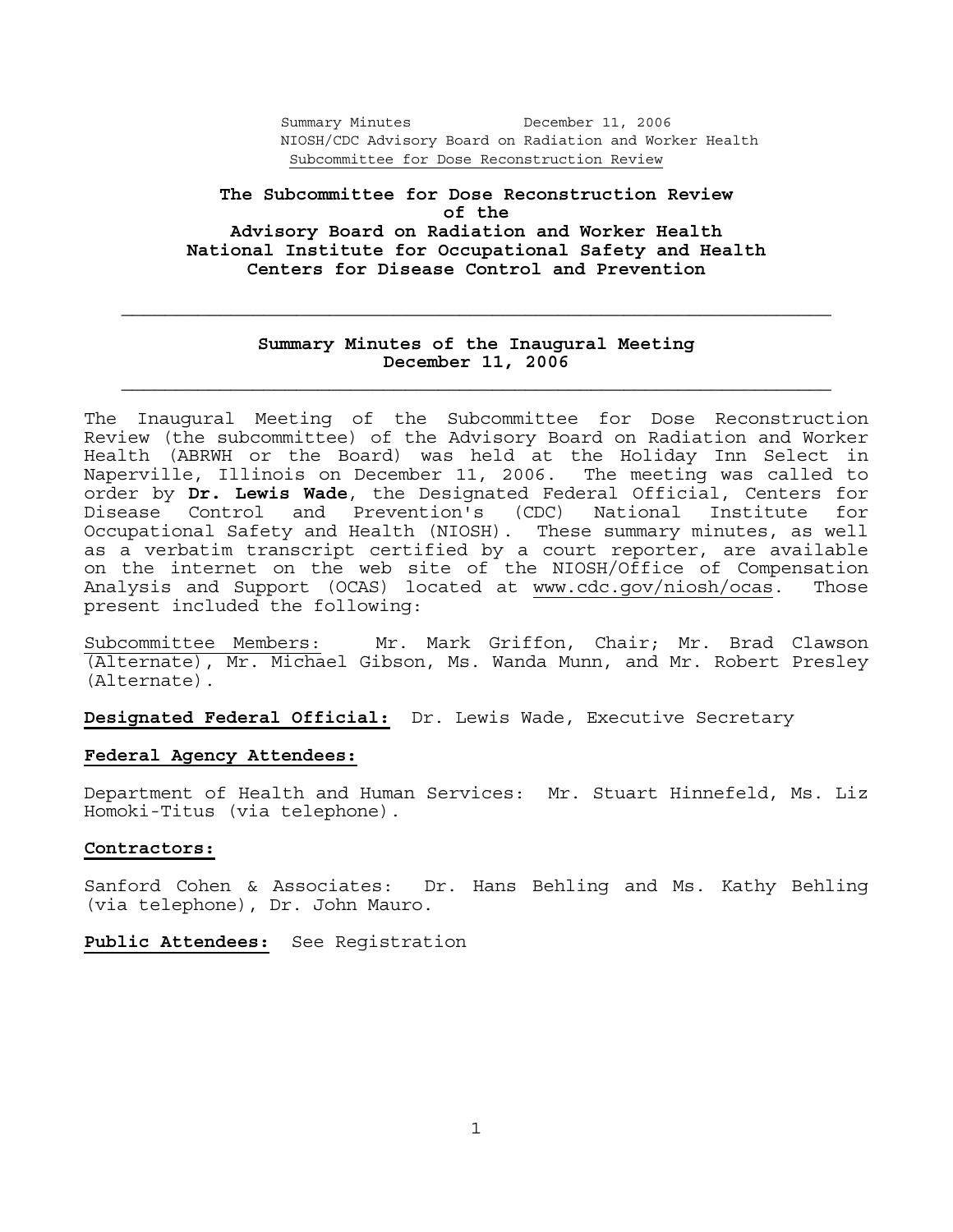#### **Opening Remarks**

#### **Dr. Lewis Wade, NIOSH**

**Dr. Wade** called the meeting to order by announcing the first meeting of the Subcommittee For Dose Reconstruction, the group formed to replace the Subcommittee for Dose Reconstruction and Site Profile Review. He introduced **Mr. Mark Griffon** as its Chair, with membership including Dr. John Poston (who was unable to attend today's meeting), **Mr. Michael Gibson**, and **Ms. Wanda Munn**. **Mr. Brad Clawson** was present as alternate for Dr. Poston, as well as **Mr. Robert Presley**, also an alternate.

### **\* \* \* \* \***

## **Selection of Cases for the Seventh Set of Dose Reconstruction Reviews**

## **Mr. Mark Griffon, Chair**

**Mr. Griffon** announced the task of selection of cases for the seventh set of reviews will be made from two lists provided by NIOSH for that purpose. The first list includes roughly 235 cases in which a full internal and external dose calculation was done. The second set of 200 cases were simply selected at random. He noted the final column on the lists shows the date the draft DR for each case was approved.

Explaining that there are factors to be considered in the selection of cases in order to obtain a representative distribution, **Mr. Griffon** went on to note they may not all be apparent. A variety of Technical Information Bulletins are in use and it is important to see how they were applied. Some are site-specific, and their use should be examined. **Mr. Griffon** expressed a belief the goal is to select diverse cases to avoid covering the same ground, and suggested a discussion of case parameters before beginning the selection process.

At **Dr. Wade**'s request for information on when SC&A will require the lists for the seventh, eighth and ninth sets, **Dr. John Mauro** indicated they were in the midst of the sixth set and would be ready for the seventh in about six weeks.

With no rush to make the selection, **Mr. Griffon** suggested the subcommittee discuss case parameters that would enhance the audit, and then discuss their criteria with the full Board.

**Ms. Munn** questioned the practicality of establishing parameters and

2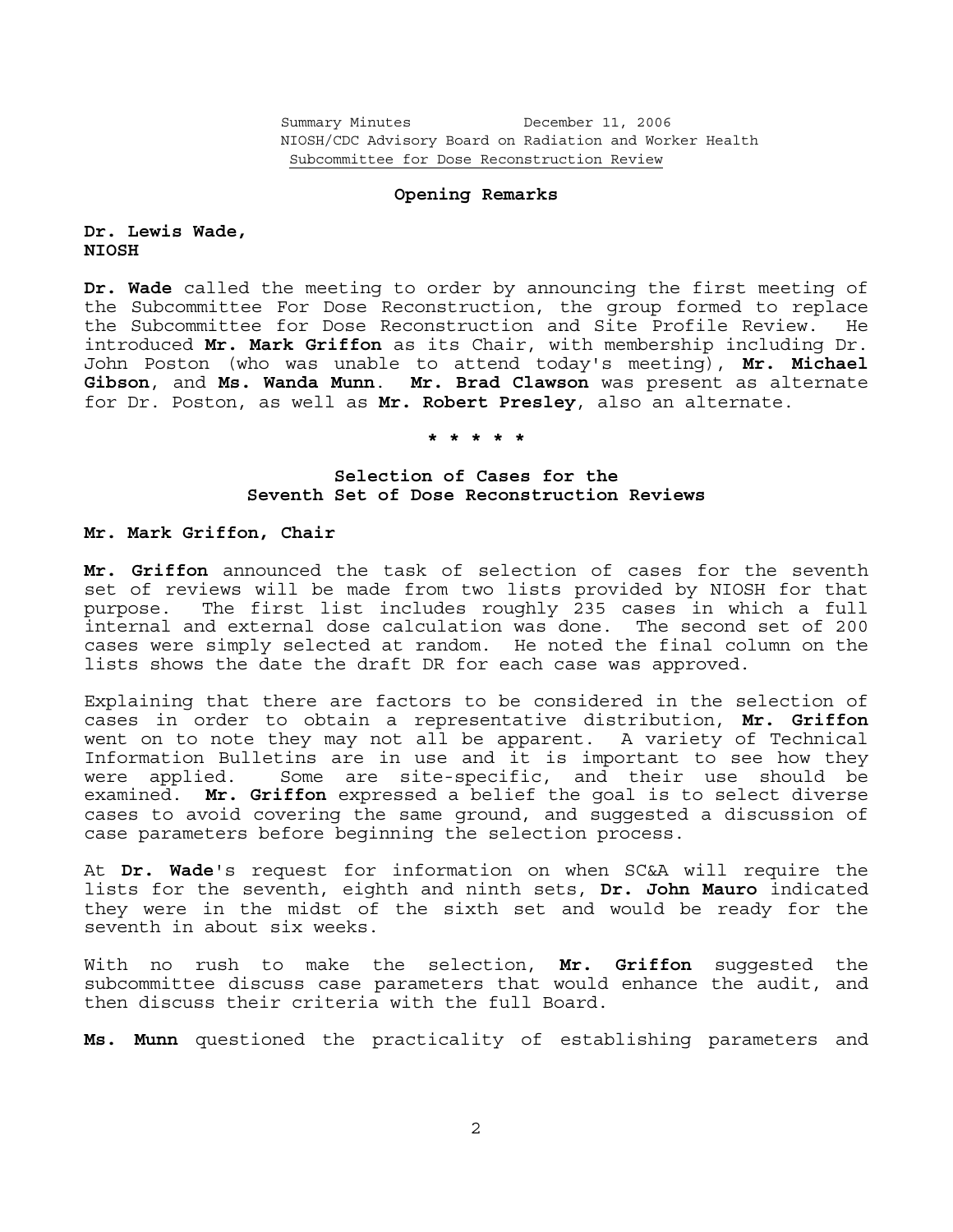then asking NIOSH for a set of cases to fit those parameters. She suggested narrowing that search by selecting a limited number of cases and coordinating with NIOSH to ensure they fit the pattern of diversity sought by the subcommittee. In discussing a procedure for selecting cases to fit whatever parameters chosen, **Ms. Munn** and **Mr. Griffon** agreed it would be impractical to ask NIOSH to review, for example, 230 cases on a list to provide an adequately diverse set.

In an effort to reach consensus on what might better inform the case selections, the following issues were raised and suggestions made:

- A statistical review of prior case selections to understand the types of cancers, years and job categories already studied.
- #Work area locations and both internal and external methodology would be helpful.
- #Variations in calculation procedures occur even in best estimate cases at various sites.
- #Rather than accepting overestimating or underestimating techniques as a means of selecting a case, perhaps use of specific TIBs or methodology might be part of the selection criteria.
- #Caution must be taken that as information on work locations, years worked, sites, et cetera becomes more specific, the cases do not become so identifiable they ultimately require closed sessions.
- #Neutron dosimetry and the means by which it is handled is a recurring issue and perhaps should be one of the parameters for case selection.
- A cross section of work areas is important to a proper audit.
- #While that can be done, it will require a lot of work by NIOSH and having a manageable number of cases to look at will be important.
- #Perhaps job descriptions of people with a high probability of exposure would be helpful, but that would entail subjective judgment about who would be more exposed.
- #Determination of dose reconstruction methodology is available in every case, but determination of work area would require opening each case file.
- #Dissemination of the information will also have to be in compliance with the Privacy Act, so NIOSH would have to send the resulting list to OGC before it could be made publicly available.

 **\* \* \*** 

**Mr. Griffon** suggested the seventh set of cases be selected with the discussed parameters in mind, and that the full Board be informed of the subcommittee's action. NIOSH could screen the cases following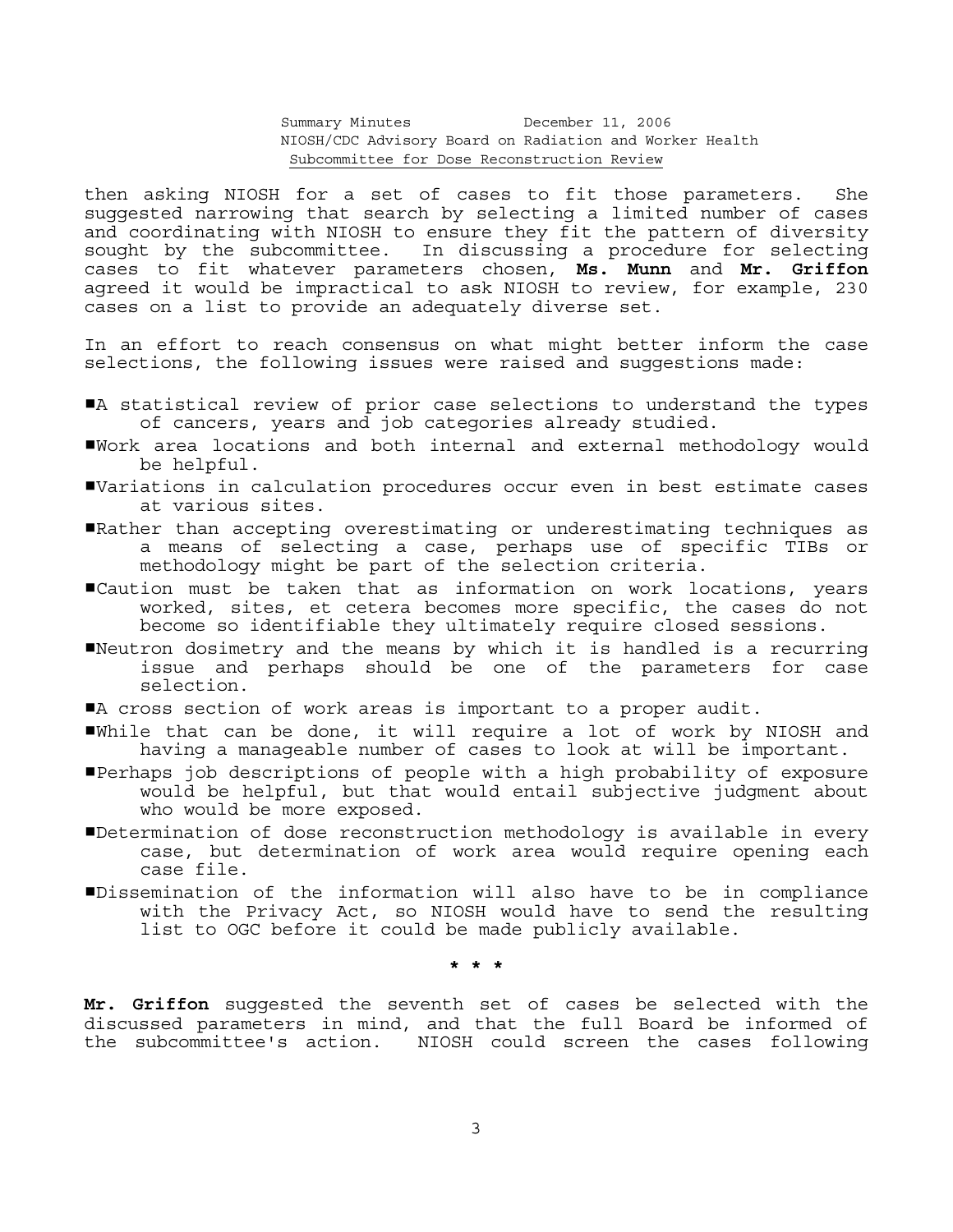those criteria.

**Dr. Hans Behling** suggested that when selecting for neutron exposures, it would be helpful to select cases prior to 1972, when the NTA film and neutron problems came into play.

After discussion it was determined **Dr. Mauro**'s suggestion of doing 30 cases per set, with fewer sets per year, would put a greater burden on NIOSH. It was agreed the new screening process would be considered a trial and the sets should remain at 20 cases. Recognizing the need for NIOSH to review perhaps 30 or so cases to arrive at 20 which meet the new criteria, **Mr. Hinnefeld** was unable to assure the subcommittee that such could be accomplished by the next meeting.

 **\* \* \***

The following cases were selected for proposal to the Board:

From the full internal and external list:

No. 302, Respiratory, Huntington Pilot Plant No. 306, Lung, Mound No. 314, Thyroid, Hanford No. 322, Stomach, Kansas City Plant No. 327, Non-melanoma skin - Basal cell, Downey facility No. 335, Urinary organs, Mound No. 337, Lung, Lawrence Livermore National Laboratory No. 351, Oral cavity and pharynx, Bridgeport Brass, Havens Lab No. 354, Lung, Aliquippa Forge No. 375, Non-melanoma skin - Basal cell, Squamous cell, Pinellas No. 445, Other respiratory, Bethlehem Steel No. 455, Other respiratory, Savannah River Site No. 480, All male genitalia, Birdsboro Steel & Foundry No. 490, Lymphoma and multiple myeloma, American Bearing Corp. No. 509, Oral cavity and pharynx, Argonne West, Idaho Nat'l. Lab From the random selections list: No. 013, Pancreas, Brookhaven National Laboratory No. 017, Lung, Pacific Northwest National Laboratory No. 028, All male genitalia, Oak Ridge National Laboratory (X-10) No. 054, Bone, Bridgeport Brass, Adrian No. 056, All male genitalia, Los Alamos National Laboratory No. 063, Liver, Oak Ridge National Laboratory (X-10) No. 076, Lung, Esophagus, Pinellas No. 079, Nervous system, Los Alamos National Laboratory